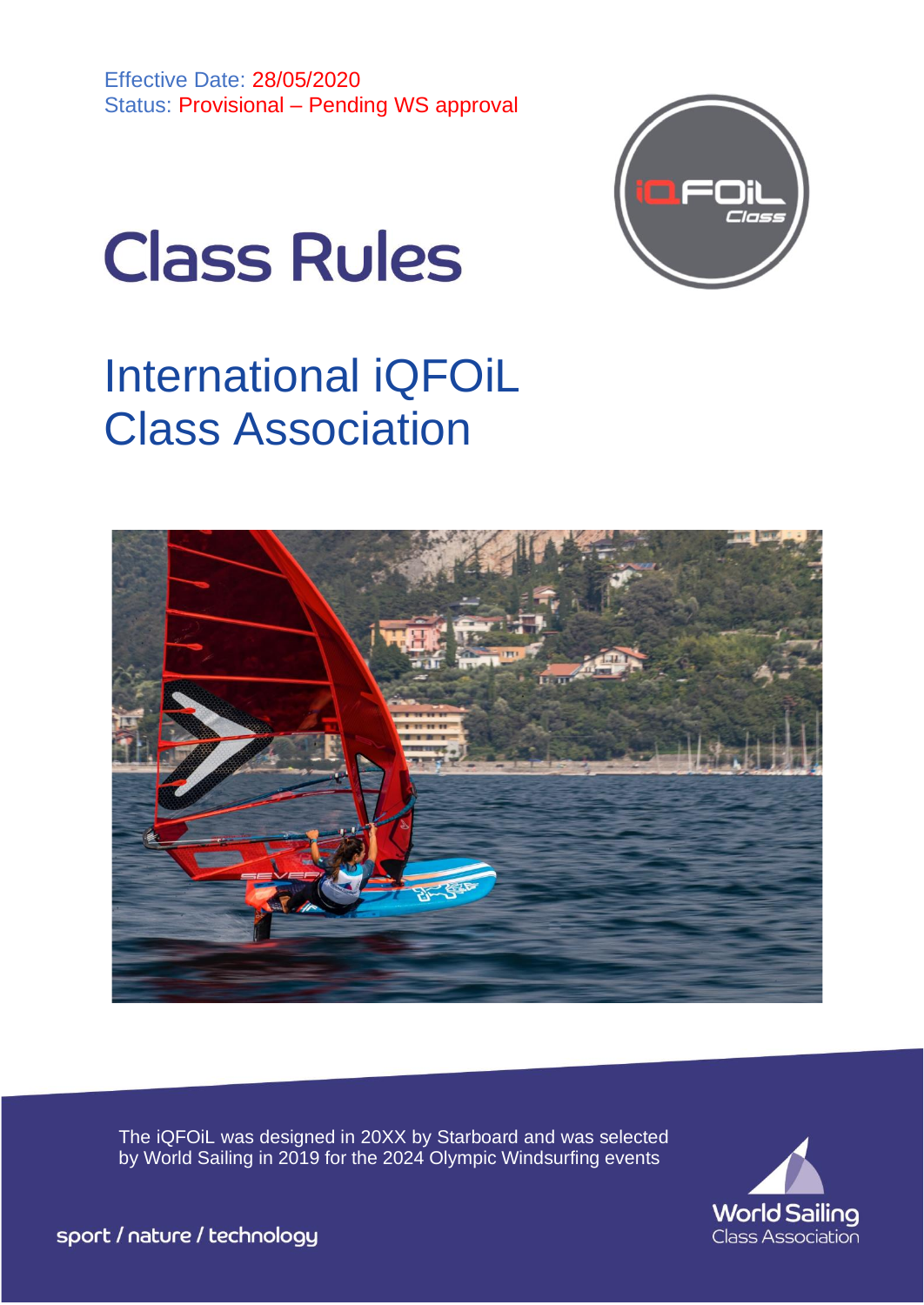|--|--|

#### PART I – ADMINISTRATION

#### **Section A – General**

| A.3 Authorities & Responsibilities . 5 |
|----------------------------------------|
| A.4 Administration of the Class  5     |
| A.5 World Sailing Rules 5              |
| A.6 Class Rule Changes  5              |
| A.7 Interpretation of Class Rules  5   |
| A.8 World Sailing Plaque 5             |
|                                        |

#### **Section B – Boat Eligibility**

| B.1 Class rules and certification 6 |
|-------------------------------------|
|                                     |
| B.3 Event Limitation Marks 6        |

#### PART II – REQUIREMENTS AND LIMITATIONS

#### **Section C – Conditions for Racing**

| C.3 Personal Equipment 8 |  |
|--------------------------|--|
| C.4 Portable Equipment 8 |  |
|                          |  |
|                          |  |
| C.7 Hull Appendages 10   |  |
|                          |  |
|                          |  |
| <b>Section D - Hull</b>  |  |
| D.1 General12            |  |

| D.3 Materials, Construction & |
|-------------------------------|
|                               |
|                               |

#### **Section E – Hull Appendages**

| E.2 Identification13          |  |
|-------------------------------|--|
| E.3 Materials, Construction & |  |
|                               |  |

#### **Section F – Rig**

| F.3 Materials, Construction & |  |
|-------------------------------|--|

#### **Section G – Sails**

| G.2 Identification14          |  |
|-------------------------------|--|
| G.3 Materials, Construction & |  |

#### PART III – REQUIREMENTS AND **LIMITATIONS**

#### **Section H – Sail Identification**

| H.2 National letters and Sail numbers |
|---------------------------------------|
| H.2 Class Insignia15                  |
| H.3 National Flag15                   |
| H.4 Competitors Name16                |
| H.5 Ranking Discs16                   |
|                                       |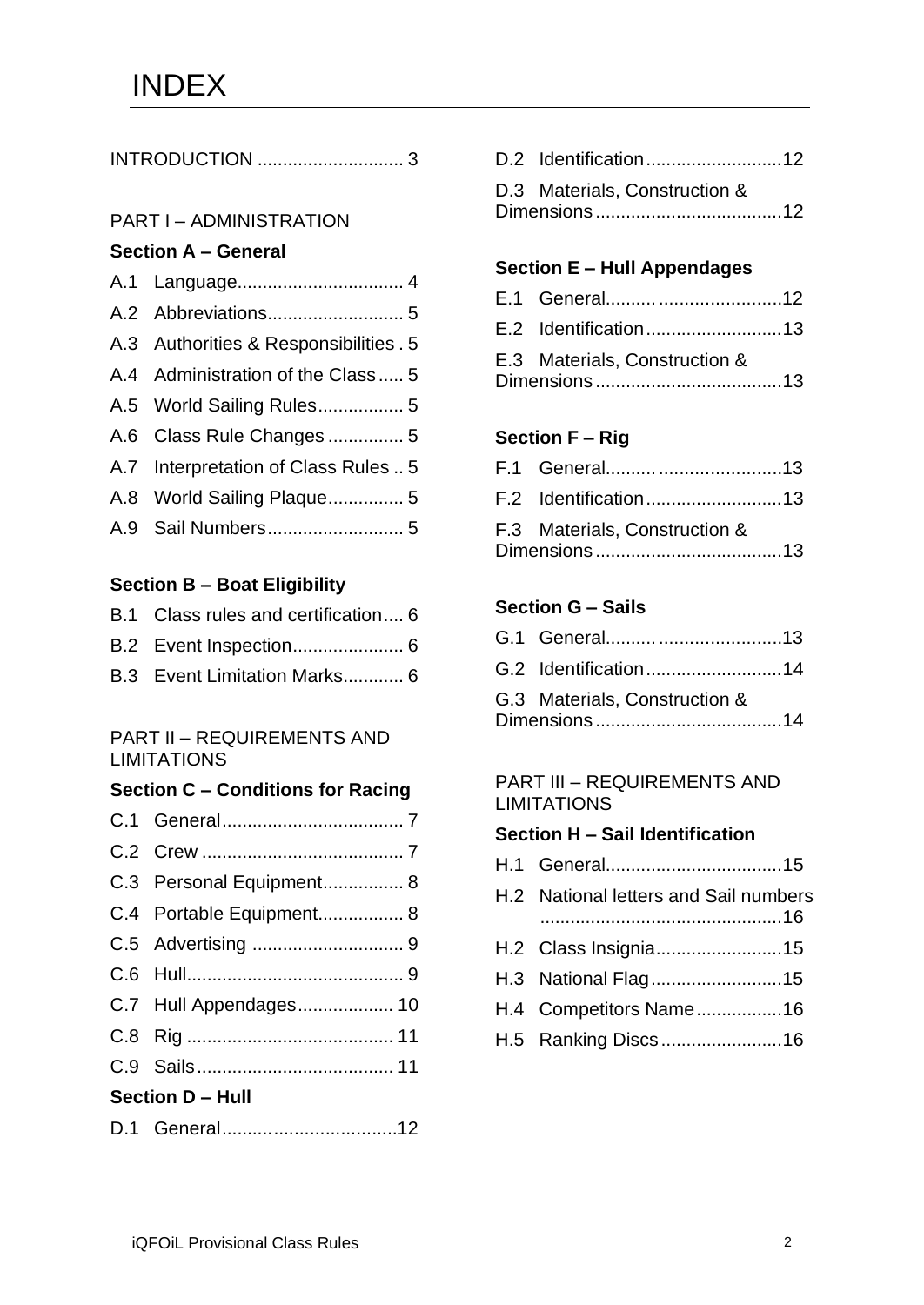# INTRODUCTION

*This introduction only provides an informal background and the International iQFOiL Class Rules proper begin on the next page.*

*iQFOiL hulls, hull appendages, rigs and sails are manufacturing controlled.*

*All equipment shall only be manufactured by approved manufacturers – in the class rules referred to as licensed manufacturers unless otherwise permitted by these rules.*

*Equipment is required to comply with the International iQFOiL Building Specification and is subject to a World Sailing approved manufacturing control system.* 

*iQFOiL hulls, hull appendages, rigs and sails may, after having left the manufacturer, only be altered to the extent permitted in Section C of the class rules.*

*Owners and crews should be aware that compliance with rules in Section C is NOT checked as part of the certification process.*

*Rules regulating the use of equipment during a race are contained in Section C of these class rules, in ERS Part I and in the Racing Rules of Sailing.*

#### PLEASE REMEMBER:

#### THESE RULES ARE **CLOSED CLASS RULES** WHERE IF IT DOES NOT SPECIFICALLY SAY THAT YOU MAY – THEN YOU SHALL NOT.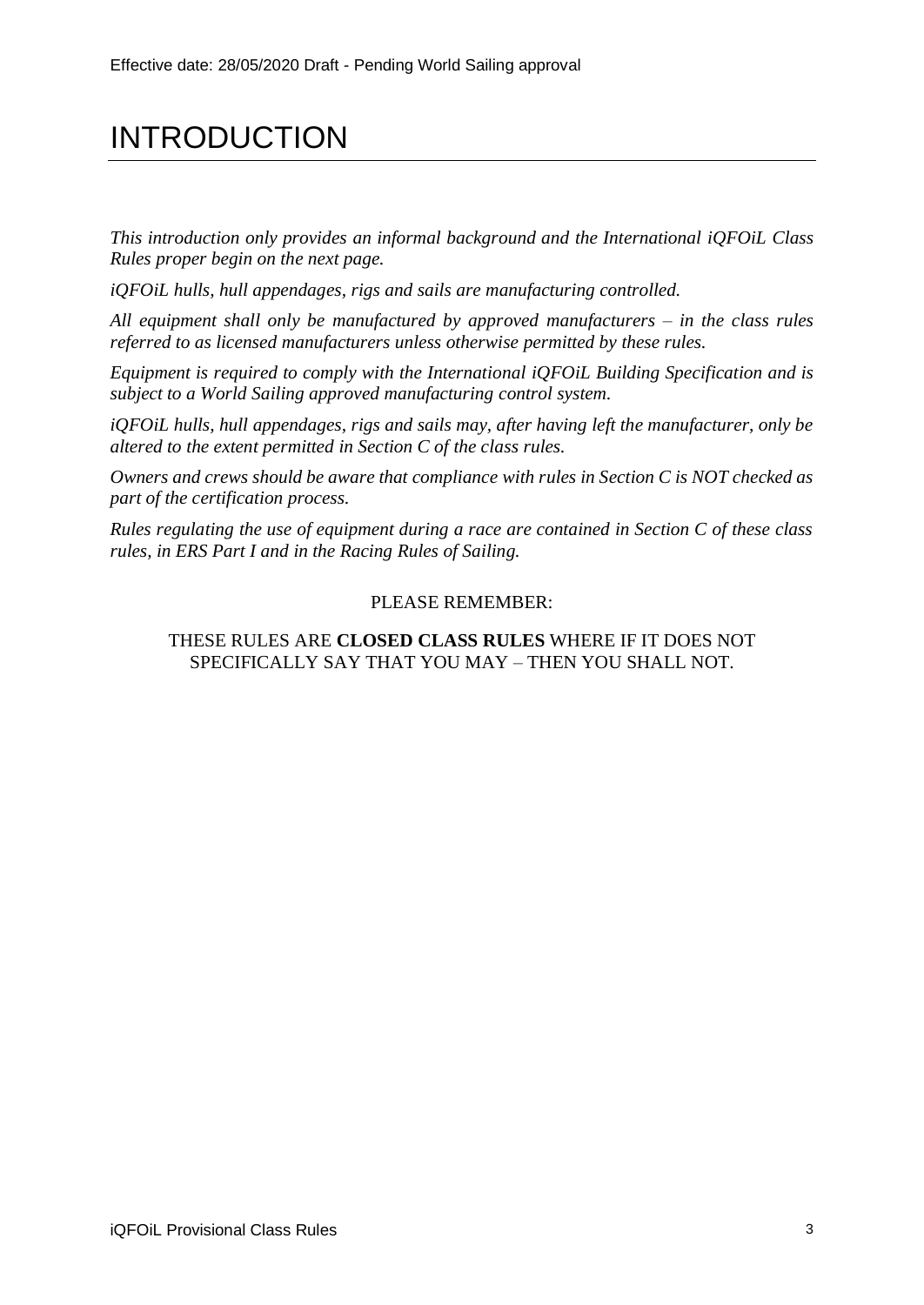# PART I – ADMINISTRATION

### **Section A – General**

#### **A.1 LANGUAGE**

- A.1.1 The official language of the class is English and in case of dispute over translation the English text shall prevail.
- A.1.2 The word "shall" is mandatory and the word "may" is permissive.
- A.1.3 Except where used in headings, when a term is printed in "**bold**" the definition in the ERS applies and when a term is printed in "italics" the definition in the RRS applies, when a term is "underlined" the definition in Class Rule A.1.4 applies.
- A.1.4 The term 'board' or 'windsurfer' in these rules means **boat**.
- A.1.5 The following definitions apply when the term is underlined:
	- (i) BONDING

To fix in place with glues, resins, sealants or other similar chemical agents. (ii) COATING

Application of an additional permanent layer or layers of a substance to a surface. This may require prior preparation of the surface which may involve sanding, etching, blasting, but not fairing.

(iii) SANDING

Removal of the outermost surface through use of an abrasive material with or without a lubricating agent, which does not alter the shape but may remove localised irregularities or textures in the surface. It may include polishing through the use of a cutting compound.

(iV) CLEANING

The application and subsequent removal of detergents or similar agents, the purpose of which is to remove residue on the surface.

(v) FAIRING

The addition and/or removal of material to alter the shape.

(vi) LUBRICATING

The application of non-permanent friction reducing compound.

(vii) MODIFICATION

Work resulting in a change to the original condition, including changes made to the original condition by new, removed or replaced equipment items, fittings, fixings, extensions and fastenings.

#### (viii) MAINTENANCE

Work required to retain the original condition, compensating for normal wear and tear in order to achieve its maximum useful life. This includes preventive maintenance and may include coating, sanding, lubricating and cleaning, but shall exclude fairing and bonding.

(ix) REPAIR

Corrective action, following unintended damage, required to restore the original condition. This may include coating, sanding, fairing and bonding.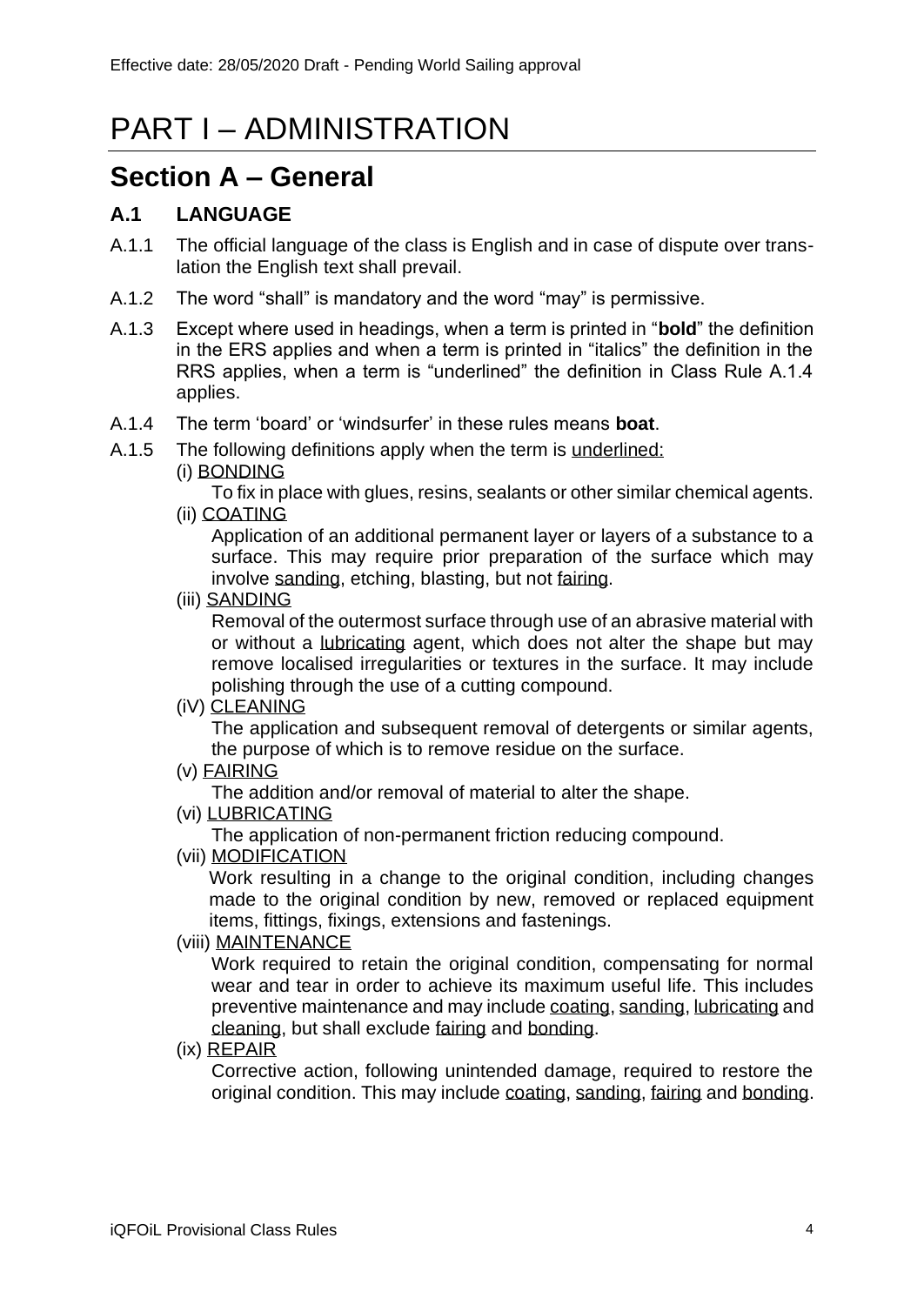#### **A.2 ABBREVIATIONS**

- A.2.1 WS World Sailing
	- MNA WS Member National Authority
	- iQFOiL iQFOiL Class Association
	- NCA National Class Association
	- RRS Racing Rules of Sailing
	- ERS Equipment Rules of Sailing

#### **A.3 AUTHORITIES AND RESPONSIBILITIES**

- A.3.1 The **Class Rules authority** of the class is World Sailing, which shall cooperate with the iQFOiL in all matters concerning these **class rules**.
- A.3.2 Neither WS nor the iQFOiL accept any legal responsibility in respect of these class rules or any claim arising therefrom.

#### **A.4 ADMINISTRATION OF THE CLASS**

- A.4.1 WS has delegated its administrative functions of the class to the iQFOiL Class Association and its **certification authority** to the iQFOiL Technical Committee.
- A.4.2 The National Association fees (subscription) are determined by a scale published annually by the International Windsurfing Association. Payment of these fees is the sole responsibility of the National Association or Authority. Where no National Authority or Association subscribes the iQFOiL Executive may accept entries from that country, direct from individuals, provided the IWA fee of per competitor is paid by the competitor.

#### **A.5 WORLD SAILING RULES**

- A.5.1 These **class rules** shall be read in conjunction with the ERS.
- A.5.2 Except where used in headings, when a term is printed in "**bold**" the definition in the ERS applies and when a term is printed in *"italics*" the definition in the RRS applies.

#### **A.6 CLASS RULES CHANGES**

A.6.1 Amendments to these **class rules** are subject to the approval of World Sailing in accordance with World Sailing Regulations.

#### **A.7 INTERPRETATION OF CLASS RULES**

A.7.1 Interpretation of these **class rules** shall be made in accordance with WS Regulations.

#### **A.8 WS PLAQUE**

A.8.1 Licensed manufacturers shall pay the plaque fee to WS.

#### **A. 9 SAIL NUMBERS**

A.9.1 Sail numbers shall be issued by the body listed in A.4 or its delegates.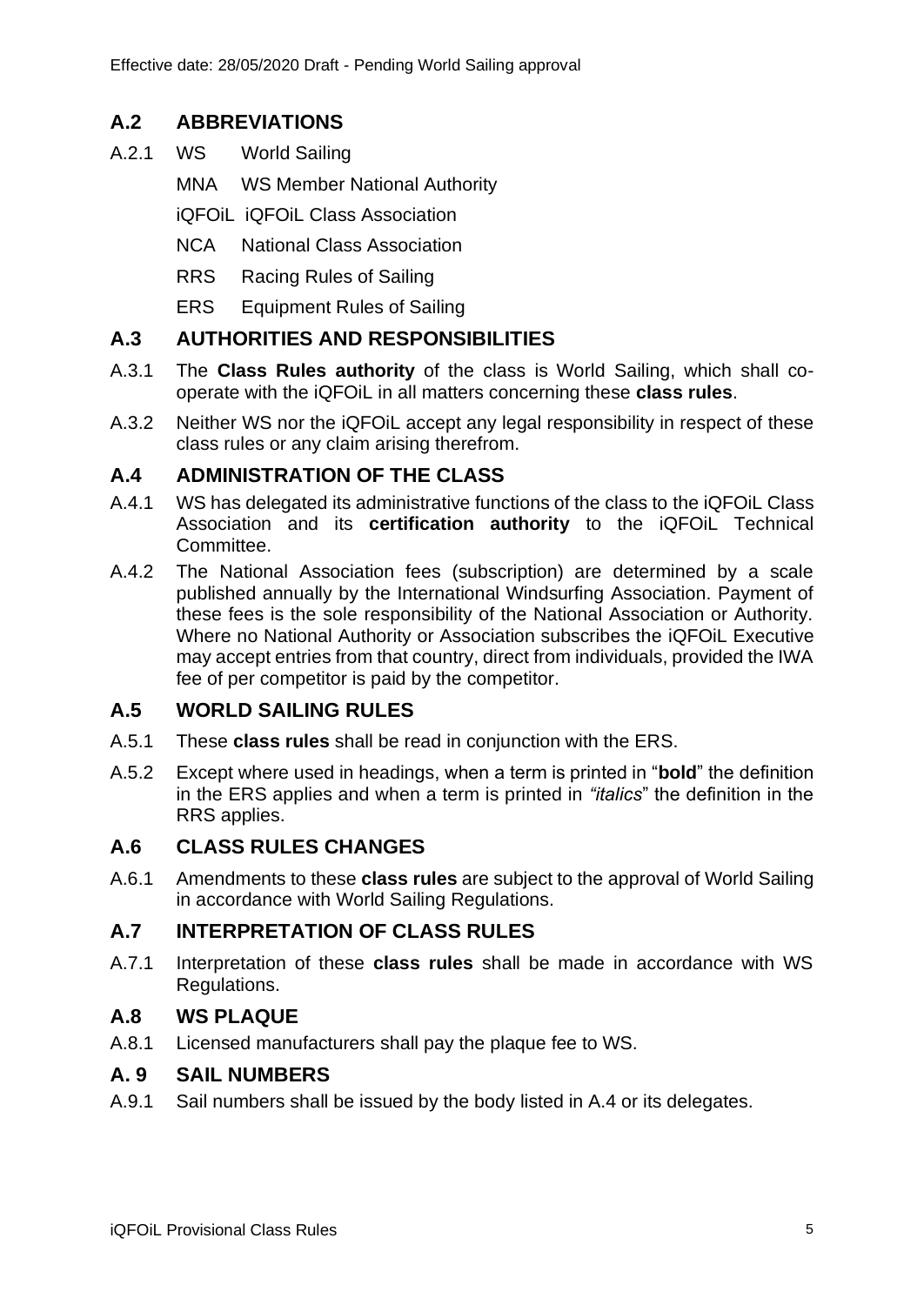# **Section B – Equipment Eligibility**

For a Windsurfer to be eligible for *racing*, it shall comply with the rules in this section.

#### **B.1 CLASS RULES AND CERTIFICATION**

- B.1.1 The Windsurfer shall:
	- (a) have been manufacturerd by Starboard or by other licensed manufacturers approved by WS (except as otherwise stated in these **class rules**).
	- (b) carry a unique WS QR sticker applied by the licensed manufacturer where required by the **class rules**. In the event of the loss of a WS QR sticker, the Windsurfer shall produce a **certificate** for that equipment item and have such valid **certificate** for the event. See RRS 78.2. Contact [technical@iqfoilclass.org](mailto:technical@iqfoilclass.com)
	- (c) be in compliance with the **class rules** and have not been modified in any way other than permited by the **class rules**

#### **B.2 EVENT INSPECTION**

- B.2.1 For the purpose of RRS 78, **crews** are considered to be the owners.
- B.2.2 The role of **Equipment Inspectors** at an event is to verify that equipment has been produced by a Licensed Manufacturer, complies with this rules, and has not been subsequently altered (other than as is permitted within these rules) using whatever inspection methods they deem appropriate, including comparison with a reference sample of the type of equipment presented for inspection. Should this comparison reveal deviation greater than the **Equipment Inspector** considers being within manufacturing tolerances, the matter shall be reported to the Race Committee or Event Technical Committee.

Such occurrences shall be reported to WS and the iQFOiL Technical Committee.

#### **B.3 EVENT LIMITATION MARKS**

B.3.1 If an event uses **event limitation marks**, these marks shall not be removed during the event. If the **event limitation mark** becomes damaged or lost, this shall be reported to the Event Technical Committee as soon as practical.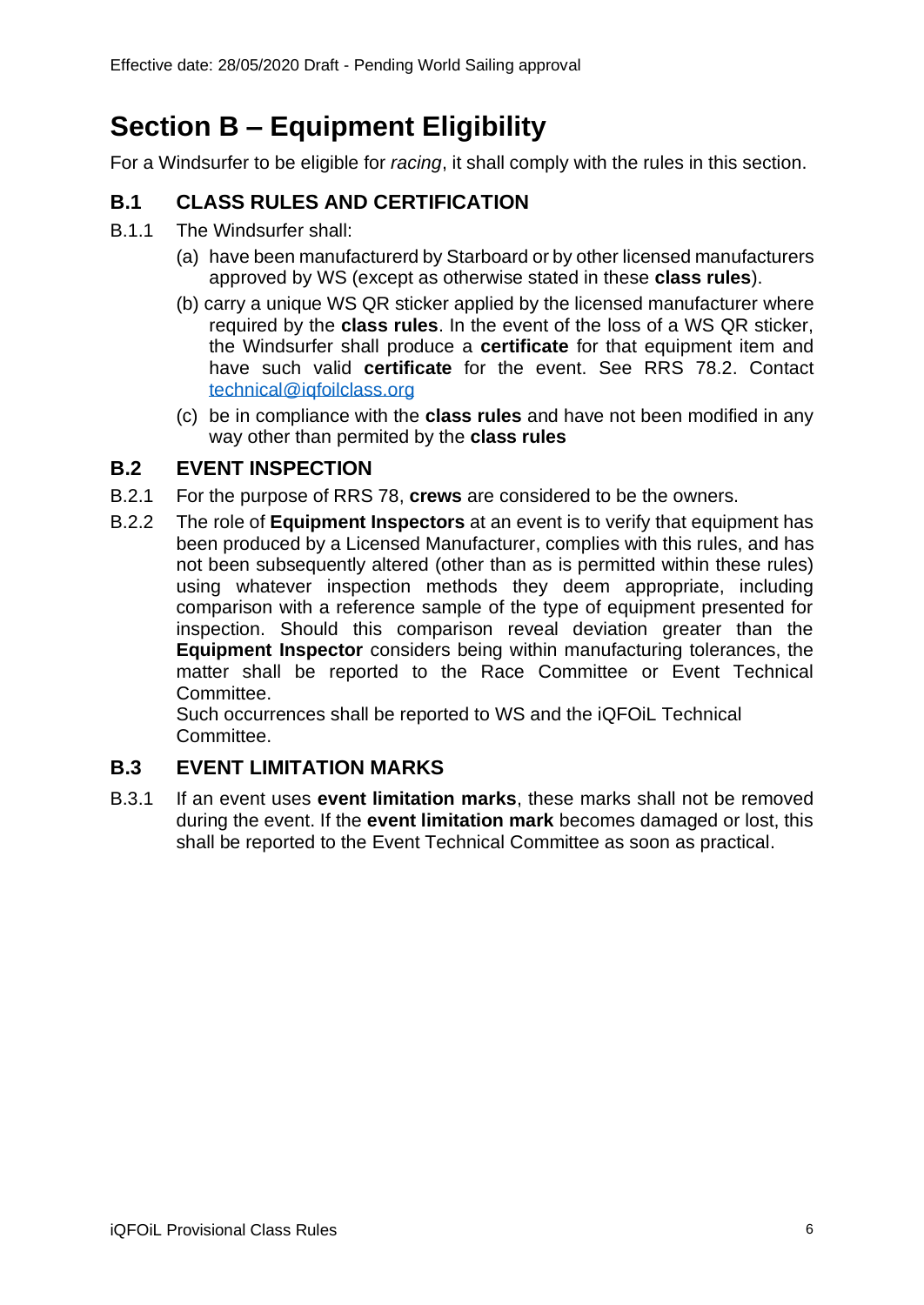# PART II – REQUIREMENTS AND LIMITATIONS

The **crew** and his/her equipment shall comply with the Rules in Part II when *racing.*  Inspection to check conformity with the rules of Section C is not part of **fundamental measurement**.

The rules in Part II are **closed class rules. Equipment inspection** shall be carried out in accordance with the ERS except where varied in this Part.

### **Section C – Conditions for Racing**

#### **C.1 GENERAL**

- C.1.1 RULES
	- (a) RRS 1.2 is changed as permitted by the rule itself to make the use of **personal flotation devices** optional except when required by RRS 40. When their use is made mandatory, **personal flotation devices** shall conform to the minimum standard of ISO 12402-5 (Level 50), or equivalent. The Notice of Race or Sailing Instructions may change this rule to prescribe alternative or additional standards.
	- (b) RRS 43.1(b) is changed as permitted by the rule itself to specify a clothing and equipment weight as set in C.3.4 and a trapeze harness weight as set in C.3.3 (i)
	- (c) RRS Appendix G is changed as permitted by RRS G.5 to set the Sail Identification requirements as defined in C.10.2

#### **C.2 CREW**

C.2.1 LIMITATIONS

(a) The **crew** shall consist of one person.

- C.2.2 MEMBERSHIP
	- (b) For all National Championships, World Championships, WS World Cup Series events and Continental Championships the **crew** shall be member of his/her NCA. If there is no NCA then the **crew** must be a member of the iQFOiL.

#### C.2.3 DIVISIONS

- (a) Gender divisions
	- (i) Men
	- (ii) Women
- (b) Age divisions

(i) Youth: crews under the age of 19 at 31st December in the year of competition. The use of Youth division equipment and associated rules shall apply when the Notice of Race and Sailing Instructions invoke the Youth division.

#### **C.3 PERSONAL EQUIPMENT**

- C.3.1 **Personal equipment** does not have to be produced by a licensed manufacturer.
- C.3.2 MANDATORY

(a) For Use: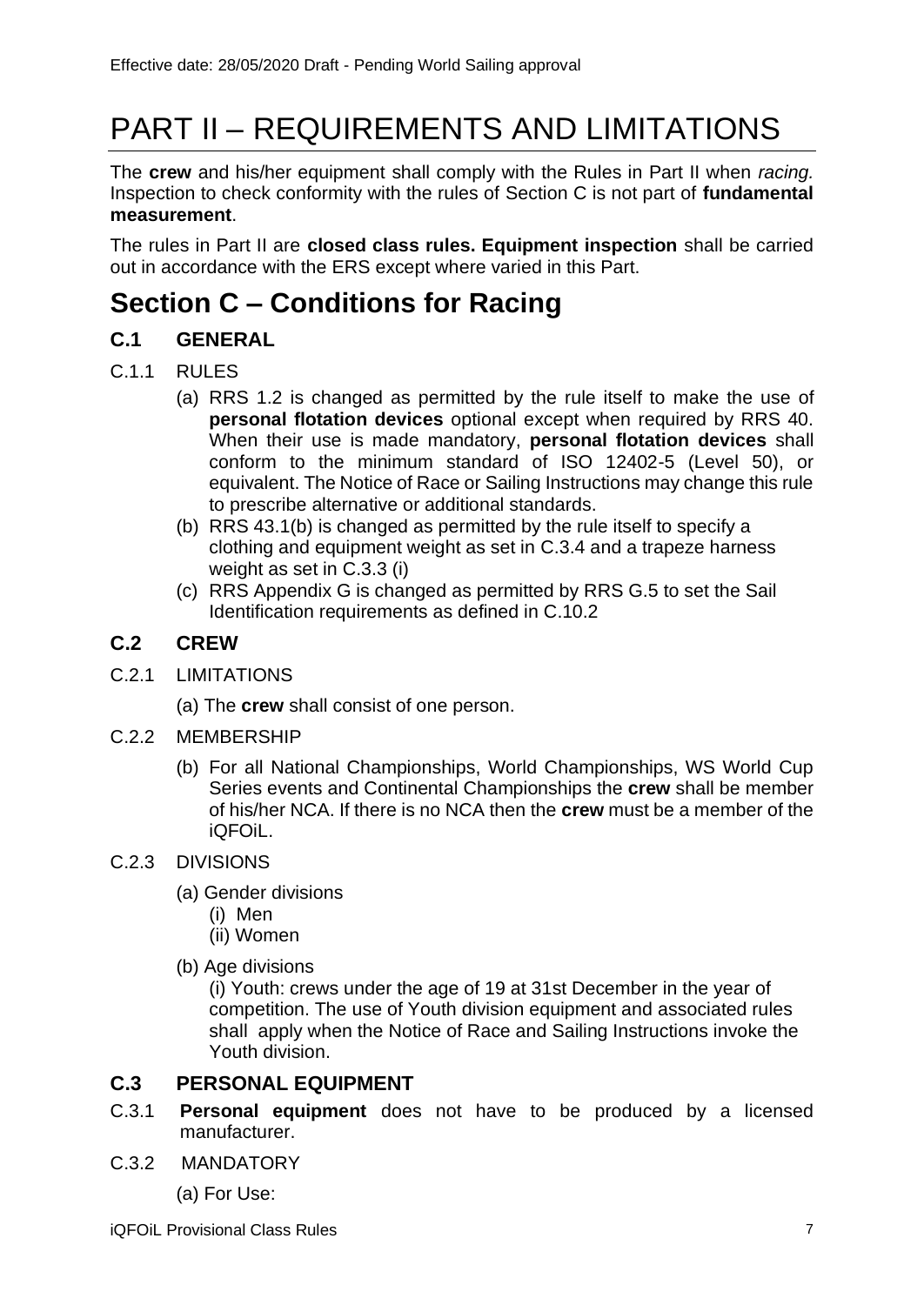- (i) The **crew** shall wear a helmet that shall be to the minimum standard EN1385, EN1077, EN 966, ASTM 2040, Snell S98 or equivalent, brightly coloured. The Notice of Race or Sailing Instructions may change this rule to prescribe alternative or additional standards.
- (ii) The **crew** shall carry a whistle
- (iii) The **crew** shall wear an impact vest which may also act as **personal flotation device** in accordance with C.1.1(a)

#### C.3.3 OPTIONAL

In addition to food and personal effects to keep warm and/or dry, and/or to protect the body, the **crew** may wear the following:

- (i) a harness with a maximum permitted weight of 4kg.
- (ii) a **personal flotation device.**
- (iii) additional body protection gear.
- (iv) a drinking container in compliance with RRS Appendix B, B4.43.
- (v) an electronic or mechanical timing device.
- (vi) a heart rate monitoring device

#### C.3.4 TOTAL WEIGHT

The total weight of clothing and worn equipment including the harness but excluding the drinking container, shall not exceed 9kg when weight in accordance with RRS Appendix H.

#### **C.4 PORTABLE EQUIPMENT**

- C.4.1 **Portable equipment** does not have to be produced by a licensed manufacturer.
- C.4.2 OPTIONAL

For the avoidance of doubt, when items listed here are worn or carried by the **crew** they shall be included for weighing under C.3.4.

- (a) For Use:
	- (i) spare angle spacers, torque keys and spare hull appendage fittings.
	- (ii) Timing devices.
	- (iii) Recording equipment, tracking devices and associated attachments, when permitted by the Notice of Race or Sailing Instructions. The Notice of Race or Sailing Instructions may make its use mandatory when supplied. These items shall not be permanently fixed to the windsurfer.
- (b) Not for Use:
	- (i) A towrope of minimum length 5m may be carried by the crew. The Notice of Race or Sailing Instruction may change this rule or make its use mandatory.

#### **C.5 ADVERTISING**

C.5.1 LIMITATIONS

Advertising shall only be displayed in accordance with WS Advertising Code. (See WS Regulation 20).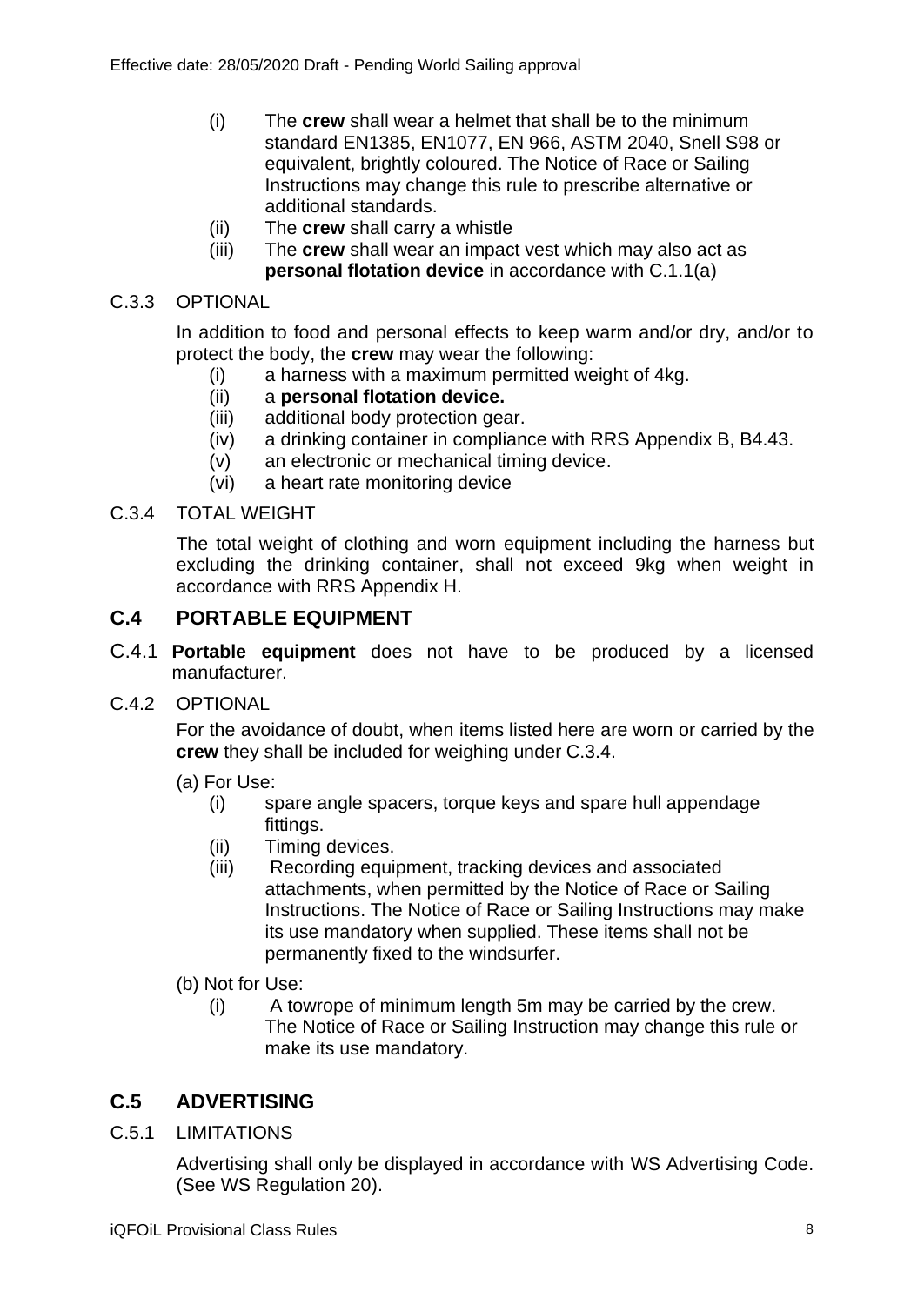#### **C.6 WINDSURFER**

#### C.6.1 REPAIR

- (a) All repairs require written approval unless stated otherwise in these rules.
- (b) Approval may only be granted by the iQFOiL Technical Committee: [technical@iqfoilclass.org](mailto:technical@iqfoilclass.org)
- (c) Permission to undertake a repair during an event may be granted by the Event Technical Committee. The required written approval by the iQFOiL Technical Committee may be granted after the event.
- (d) Repairs shall not be used to reinforce an existing part and shall not alter the essential shape, characteristics and function of the original equipment.

#### C.6.2 LIMITATIONS

- (a) No more than 1 **hull**, 1 **sail**, 1 **mast**, 1 **boom**, 1 fin and 1 foil system with two fuselages (one of each type), may be registered for an event. When lost or accidentally damaged beyond repair, a replacement may be used if approved by the Event Technical Committee.
- (b) The use of either a fin or foil system shall be governed by the Notice of Race or Sailing Instruction.
- (c) Replacements to equipment and its parts during an event shall only be made with the approval of the Event Technical Committee unless otherwise permitted in the **class rules**.

#### **C.7 HULL**

#### C.7.1 MODIFICATIONS

- (a) A maximum of eight and a minimum of four foot straps shall be fitted to the existing inserts.
- (b) Foot straps may be removed, replaced or added during an event without approval while in compliance with C.7.1(a). Replacements or additions must be of the original type from licensed manufacturers.
- (c) The **hull** box (where the **hull appendages** are fitted) lateral sides (port and starboard) may be shimmed with removable materials which shall not protrude in height the depth of the box.
- (d) The **hull** box top may be shimmed (between the foil mast and the **hull**) with removable materials which shall not be greater than 3mm in thickness.
- C.7.2 MANTAINENCE
	- (a) Cleaning of the **hull** permitted.
- C.7.3 REPAIR
	- (a) Repairs to the **hull** require approval as described in C.6.1 with the following exceptions:
		- (i) filling and blending of chips, gouges and splits smaller than 200mm in length may be carried without approval other than those in the **hull** box which require approval as described in C.6.1.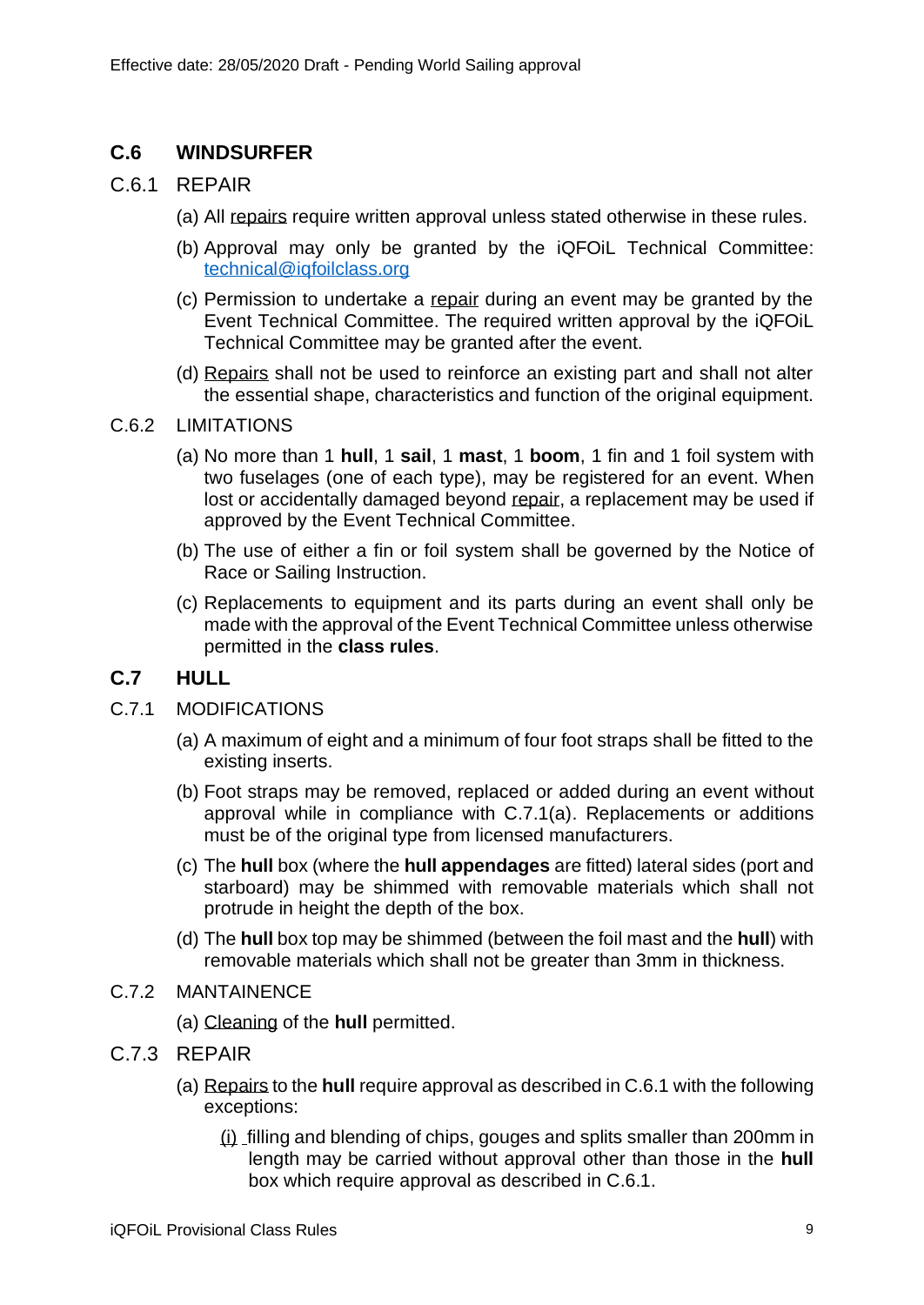#### C.7.4 HULL WEIGHT

- (a) The weight of the **hull** in dry condition with no foot straps shall be a minimum of 11.10kg for the Men and Women division and XX (t.b.c) for the Youth division.
- (b) The weight of the **hull** in wet condition with four foot straps and its fittings shall me a minimum of 11.65kg for the Men and Women division and YY (t.b.c) for the Youth division. For the purpose of checking this rule, the measurement shall be taken after being placed in the water unaided to float for 30 seconds on each side and after left standing vertically on its aft end for a minimum of 10 minutes.

#### C.7.5 CORRECTOR WEIGHTS

- (a) When the **hull** weight is less than the minimum required, **corrector weights** of lead shall be fastened to a location to be determined by the Event Technical Committee.
- (b) The total weight of **corrector weight** shall not exceed 200g.
- (c) **Corrector weights** installed by licensed manufacturers shall not be removed.

#### **C.8 HULL APPENDAGES**

- C.8.1 MODIFICATIONS
	- (a) The forward and aft side of the fin top and foil mast top, along the depth that fits into the **hull** box may be sanded.
	- (b) The foil system fittings (bolts and washers) may be replaced by any fittings of the same size with the following exception:

i) The angle spacers screws may be replaced by other screws of different length.

- (c) When using a foil system, the **crew** may replace the fuselage for the remaining registered fuselage. The Notice of Race or Sailing instructions may change this rule to define how the changes shall be managed.
- (d) When using a foil system, the **crew** may replace the angle spacers for any of the original angle spacers listed in E.1.1(d)(v).
- (e) The plastic cap covering the foil mast that goes in the fuselage may be trimmed flush with the fuselage and sanded in its bottom side for the purpose of aligning lateral foil mast and fuselage holes.

#### C.8.2 MAINTENANCE

- (a) Maintenance of **appendages** is permitted with the following exceptions:
	- (i) Coating is not permitted as part of maintenance.
	- (ii) Sanding as part of maintenance is only permitted on the paint layers and shall not reach the internal carbon fibres.

#### C.8.3 REPAIR

(a) Repairs to the **appendages** require approval as described in C.6.1, except filling and blending of small voids (chips and gouges) smaller than 10mm x 10mm which may be carried out without approval.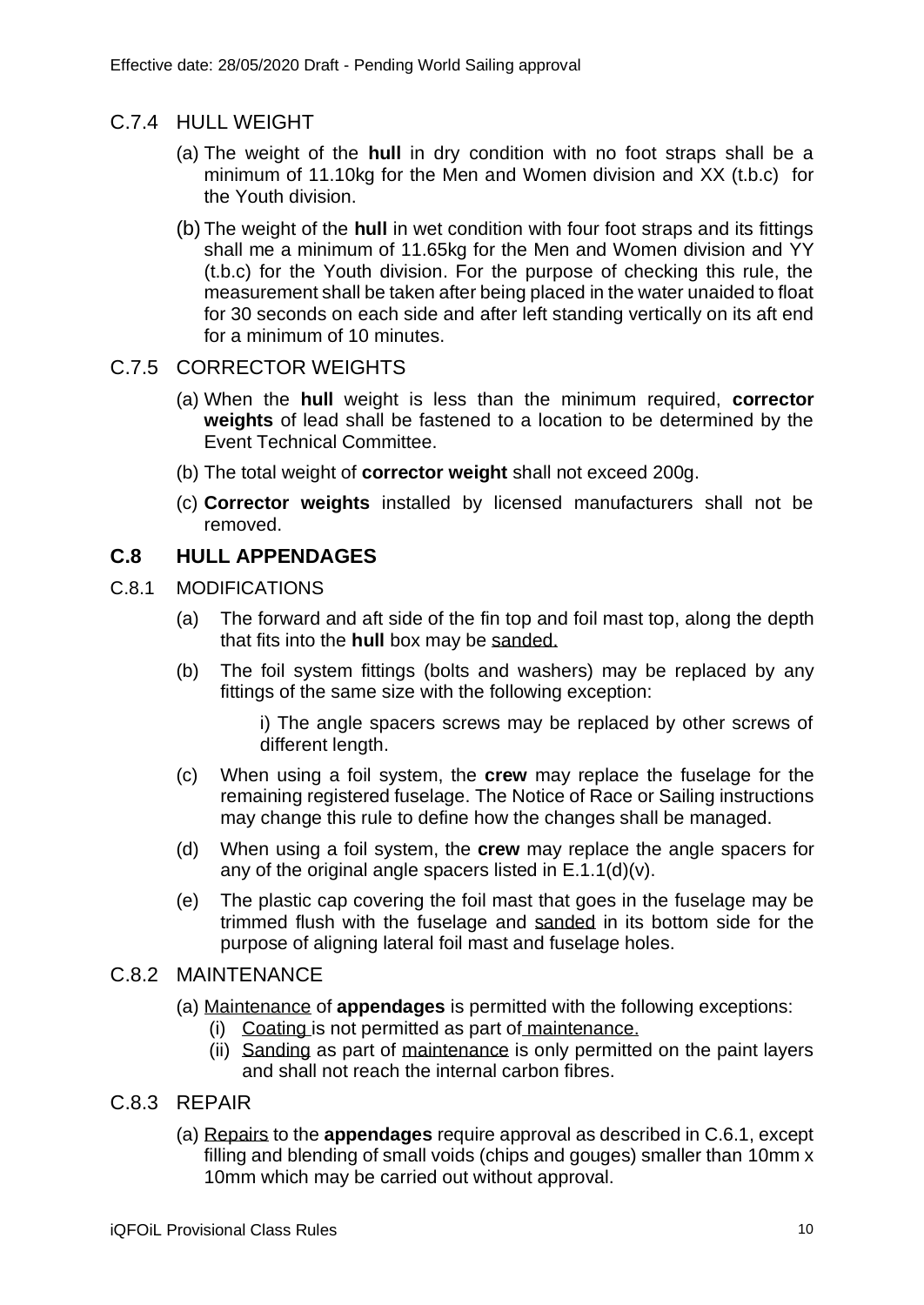#### **C.9 RIG**

- C.9.1 MODIFICATIONS
	- (a) Ropes may be replaced by any type of ropes.
	- (b) Any adjustable downhaul system having not more than an 8:1 mechanical advantage may be attached to the tail of the licensed manufacturer's downhaul unit.
	- (c) A second removable outhaul hook from the licensed manufacturer type may be added to the clew.
	- (d) Any uphaul may be fitted.
	- (e) Any harness lines may be used.
	- (f) Tape may be used in the boom to mark locations.
	- (g) The mast spigot may be shimmed with tape.
	- (f) The mast extension may be shimmed with tape.
	- (h) Rivets may be replaced without approval with screws or bolts with optional nuts but shall be fitted into the original inserts that shall not be modified.
	- (i) A 'deviator' (board nose protector) may be added to the mast base for the Youth Division. The Notice of Race or Sailing Instructions may change this rule to allow its use in the Men and Women division.
- C.9.2 MAINTENANCE
	- (a) Cleaning and lubricating of spars is permitted.
- C.9.3 REPAIR
	- (a) Repairs to the mast and boom carbon components require approval as described in C.6.1. Repairs of other rig components may be carried without approval.

#### **C.10 SAILS**

- C.10.1 MODIFICATIONS, MAINTENANCE AND REPAIR
	- (a) Repair of **sails** shall not affect the shape, characteristics, function and look of the original and may be carried out without approval with the following exception:

(i) During an event, repairs of **sails** require the approval of the Event Technical Committee.

- (b) Transparent tape may be placed on the **sail** adjacent to the **boom**.
- (c) Camber inducers may be lubricated.
- (d) Cleaning is permitted.
- (e) Battens and camber inducer spacers may be replaced. Such replacements shall be made on a 'like for like' basis using fittings supplied by the licensed manufacturer.
- (f) Batten tubes may be shortened at the outer end.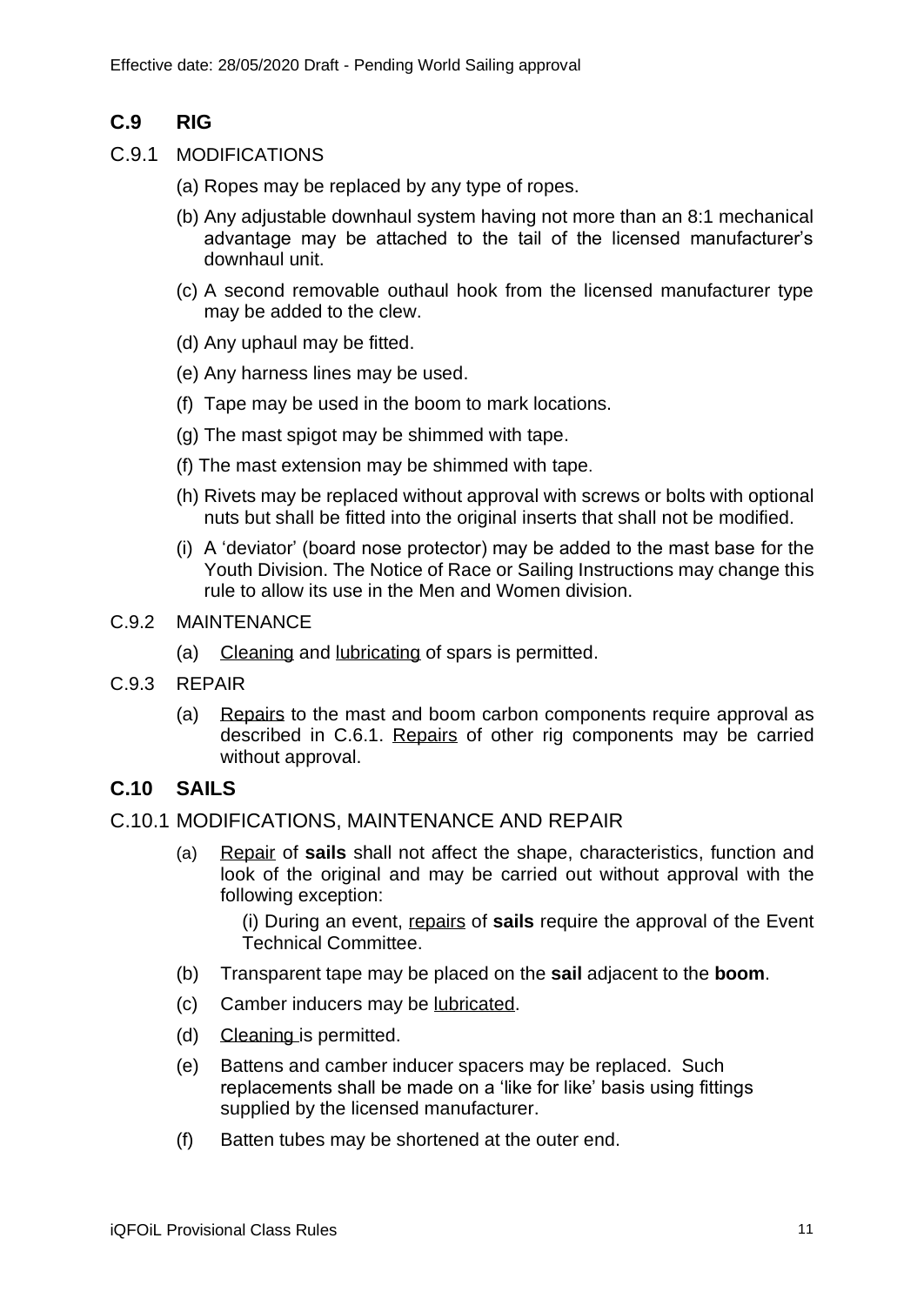#### C.10.2 SAIL IDENTIFICATION

- (a) At World Championships, WS World Cup Series events and Continental Championships, when this rule is invoked by the Notice of Race or Sailing Instruction, the **sail** shall carry a number issued annually by the Class ("ranking disc)". The display shall comply with the details included in Section H.
- (b) The **sail** shall carry the National Letters and Sail Numbers as specified in Section H of the **class rules**. When rule C.10.2(a) is invoked, the Notice of Race or Sailing Instruction may change this rule to not apply or to make the use of National Letters and Sail Numbers optional.
- (c) For all National Championships, World Championships, WS World Cup Series events and Continental Championships the sails shall display the competitor national flag and class insignia. The display shall comply with the details included in Section H of the **class rules**.
- (d) The display of the competitor name and class division is permitted and required when invoked by the Notice of Race or Sailing instruction and shall comply with the details included in Section H of the **class rules**.

### **Section D – Hull**

#### **D.1 GENERAL**

All parts of the **Hull** and its associated fittings are to be produced by licensed manufacturers unless specified otherwise in C.7.1.

- D.1.1 PART
	- (a) iQFOiL 95 Carbon Reflex hull for the Men and Women division, or;
	- (b) iQFOiL 85 Starlite hull for the Youth division.
	- (c) Its associated fittings:
		- a. mast track
		- b. fin/foil box
		- c. foot straps
		- d. foot strap fittings

#### **D.2 IDENTIFICATION**

- (a) The **hull** shall carry a manufacturers serial number and have a unique WS QR sticker applied by the licensed manufacturer.
- (b) Hulls shall display the official WS logo as applied by the manufacturer.

#### **D.3 MATERIALS, CONSTRUCTION AND DIMENSIONS**

(a) The hull shall comply with the iQFOiL technical specifications as approved by WS.

# **Section E – Hull Appendages**

#### **E.1 GENERAL**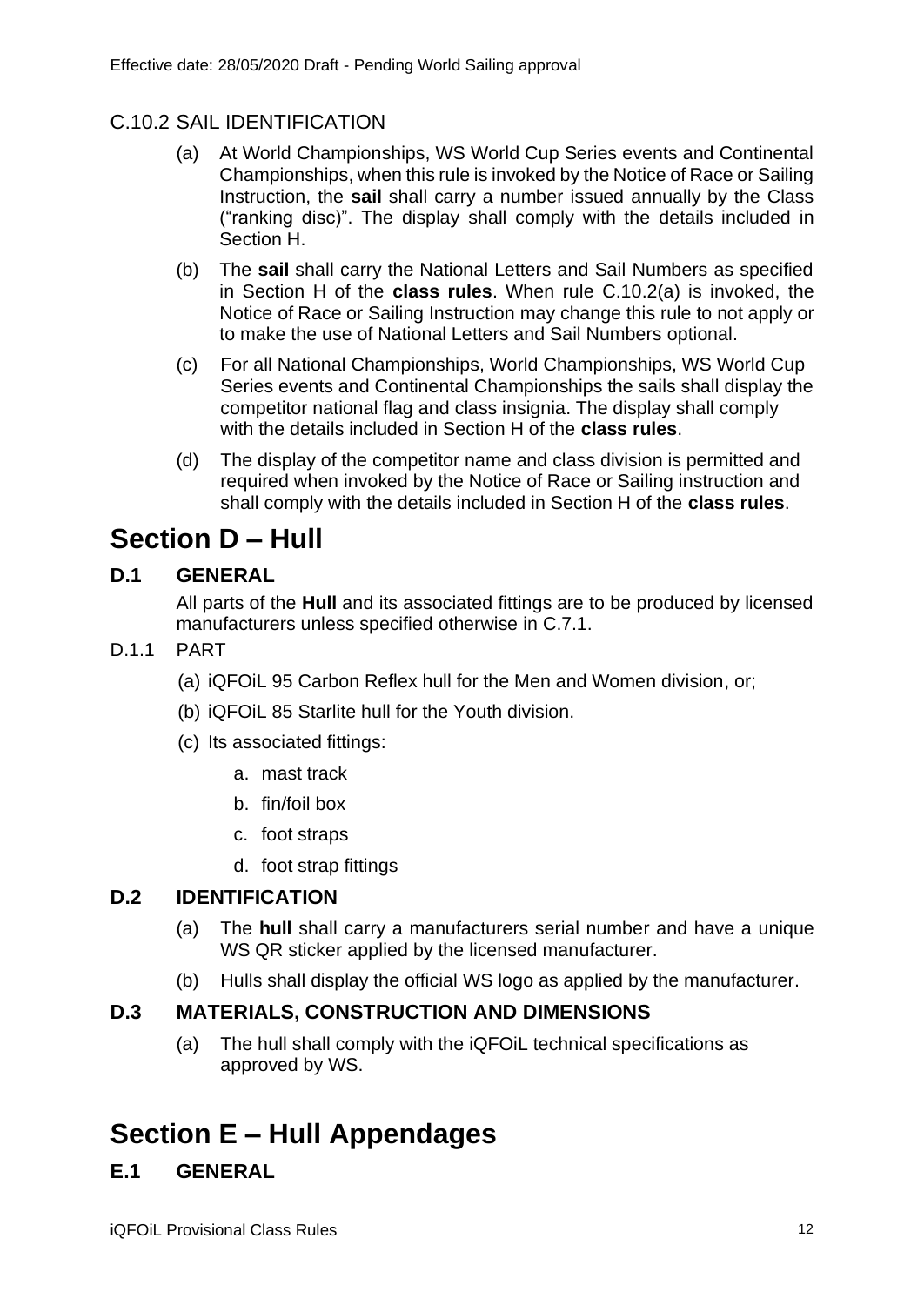All parts of the **hull appendages** and its associated fittings are to be produced by licensed manufacturers unless specified otherwise in C.8.1.

- F<sub>11</sub> PARTS
	- (a) 68 cm fin for the Men division
	- (b) 66 cm fin for the Women division
	- (c) 56 cm fin for the Youth division
	- (d) carbon foil for the Men and Women division and aluminium foil for the Youth division, each including:
		- i. foil mast 95cm
		- ii. front wing 900
		- iii. tail wing 255
		- iv. one of the two fuselages (95 plus or 115 plus)
		- v. one of the six angle spacers (-2, -1.5, -1, -0.5, 0, +1).
		- vi. associated fittings.

#### **E.2 IDENTIFICATION**

(a) the fin, foil mast, front wing, tail wing and fuselage shall carry a unique WS QR sticker.

#### **E.3 MATERIALS, CONSTRUCTION AND DIMENSIONS**

(a) **Hull Appendages** shall comply with the iQFOiL technical specifications as approved by WS.

### **Section F – Rig**

#### **F.1 GENERAL**

All parts of the **Rig** and its associated fittings are to be produced by licensed manufacturers unless specified otherwise in C.9.1.

#### F.1.1 PARTS

- (a) 490 **Mast** for the Youth and Women division
- (b) 530 **Mast** for the Men division
- (c) 210 250 Carbon Race **Boom** for the Men and Women division
- (d) 186- 236 Aluminium Race **Boom** for the Youth division
- (e) 36cm extension for all divisions
- (f) **Mast** base and associated fittings

#### **F.2 IDENTIFICATION**

The **mast** and the **boom** shall carry a unique WS QR sticker issued by the manufacturer.

#### **F. 3 MATERIALS, CONSTRUCTION AND DIMENSIONS**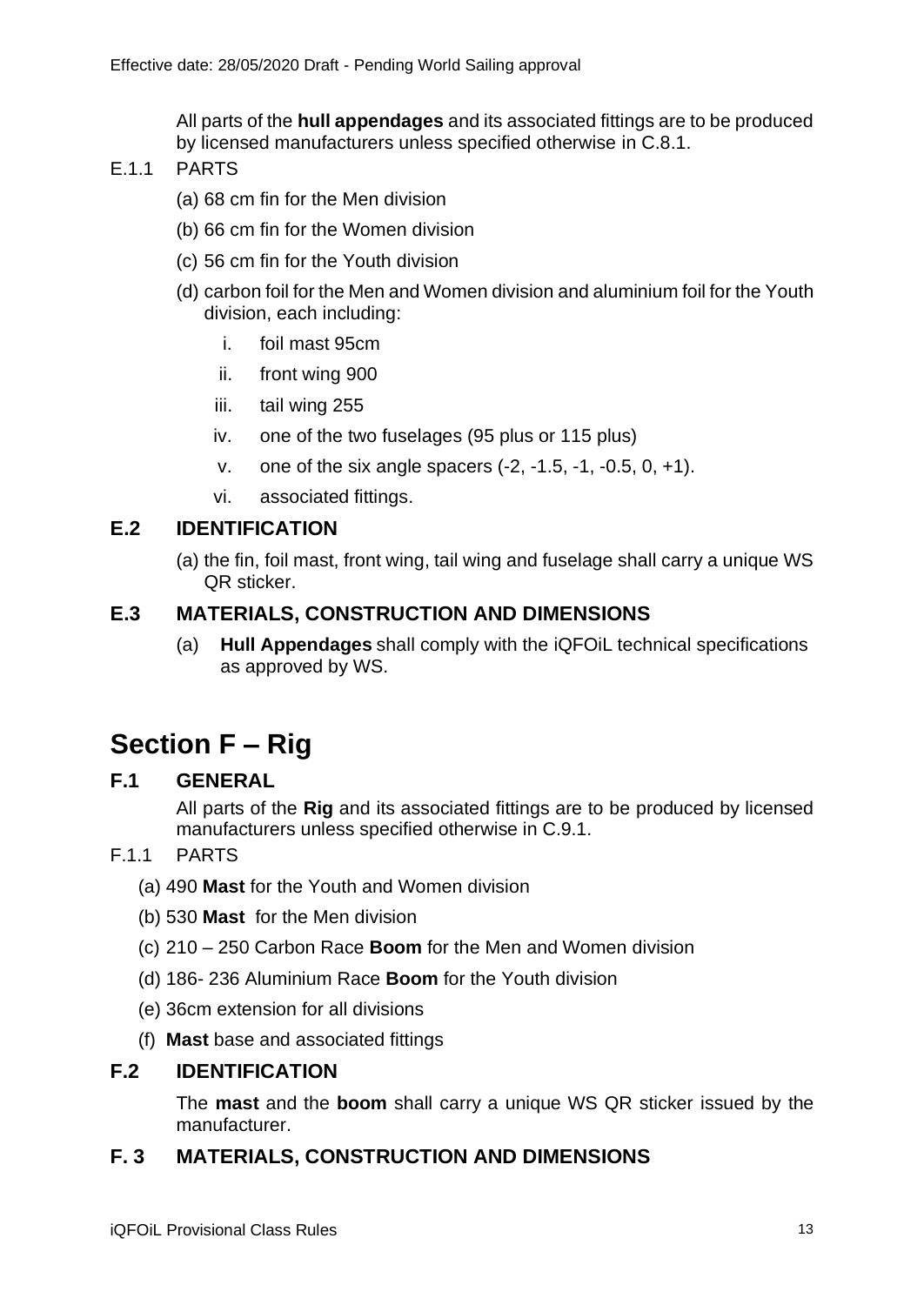**Mast** and **Boom** shall comply with the iQFOiL technical specifications as approved by WS.

### **Section G – Sail**

#### **G.1 GENERAL**

All parts of the **Sail** and its associated fittings are to be produced by licensed manufacturers unless specified otherwise in C.10.1.

#### G.1.1 PARTS

- (a) 9.0 m<sup>2</sup> **sail** for the Men division.
- (b) 8.0 m<sup>2</sup> **sail** for the Women and Youth Division.
- (a) Battens and tensioners
- (b) Camber Inducers
- (c) Spacers

#### **G.2 IDENTIFICATION**

- (a) **Sails** shall carry a unique WS QR sticker in the **tack** applied by the manufacturer.
- (b) The battens shall have an identification sticker applied by the licensed manufacturer.

#### **G.3 MATERIALS, CONSTRUCTION and DIMENSIONS**

The **sail** and battens shall comply with the iQFOiL technical specifications as approved by World Sailing.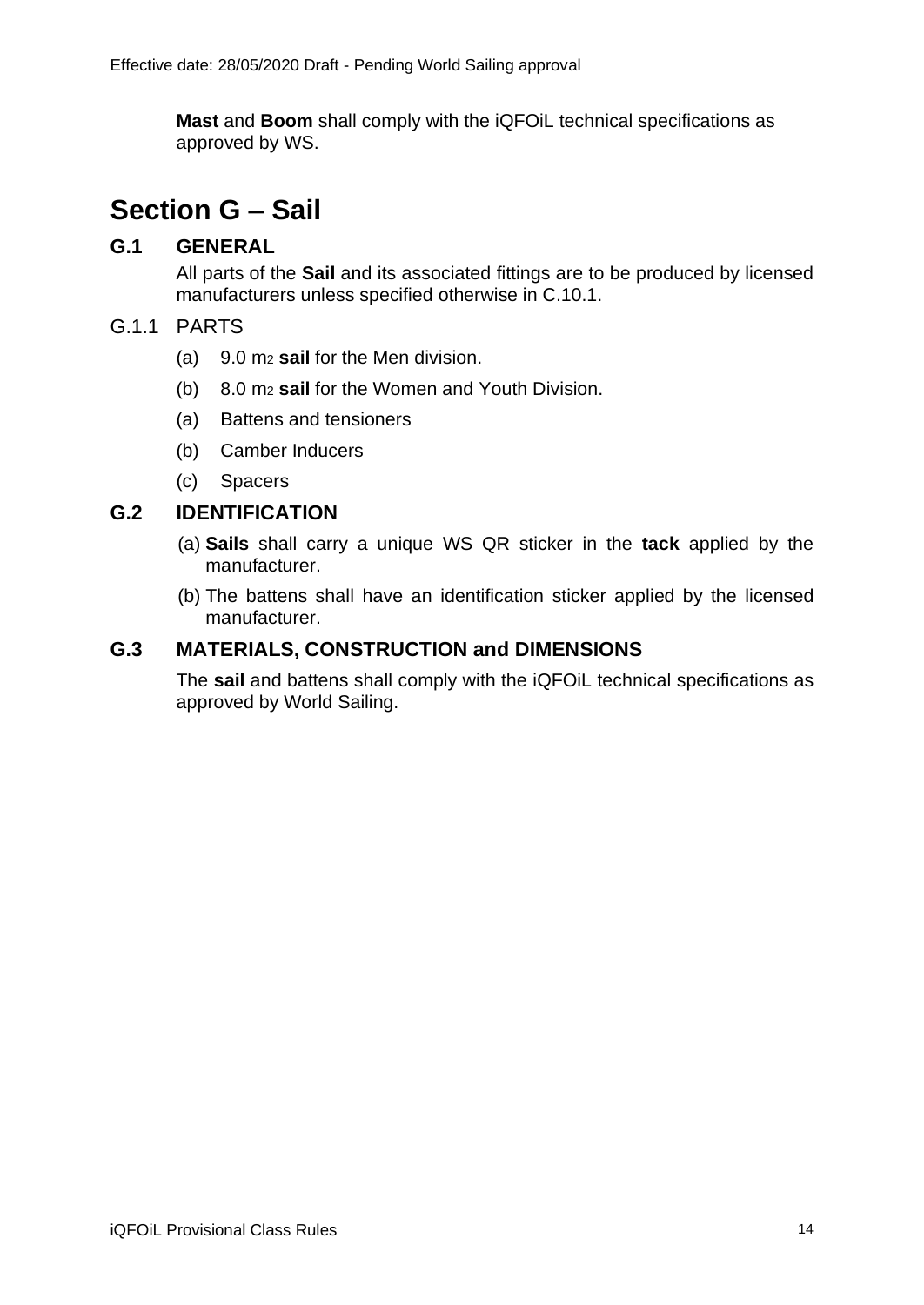# PART III – APENDICES

The rules in Part III are **closed class rules**. Measurements shall be carried out in accordance with the ERS except where varied in this Part.

# **SECTION H: SAIL IDENTIFICATION**

#### **H.1 GENERAL**

Stickers shall be placed back to back on both sides of the sail. Characters shall be of font type 'Eurostile Heavy Italic' in white over a black background.